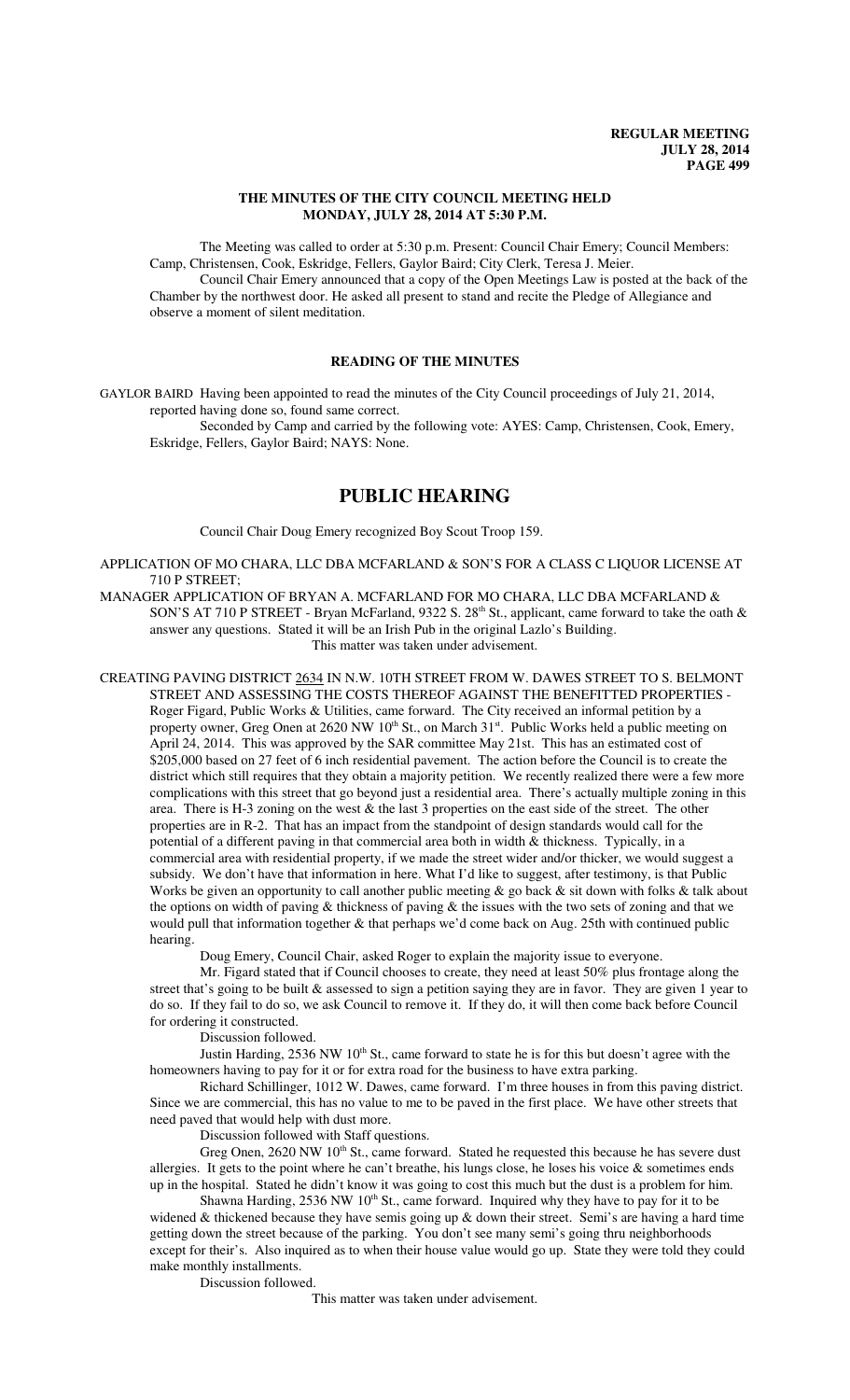CREATING WATER DISTRICT 1207 FOR THE PURPOSE OF CONSTRUCTING A 6-INCH WATER MAIN IN GOODHUE BLVD. FROM A STREET TO B STREET AND ASSESSING THE COSTS THEREOF AGAINST THE BENEFITTED PROPERTIES - Roger Figard, Public Works & Utilities, came forward. There's a water main in A St., there's a water main in B Street but there is no water main, north-south in Goodhue. The petitioner is Ormand Plautz at 1317 Goodhue. There are only 3 properties that would be benefitted & assessed: 1309, 1317, 1319. Lincoln Water System has worked with the owner numerous times to gain better water pressure, service & water quality. We're to the point where we either need to rebuild those long services at a fairly significant cost to the property owners or build a new water main in Goodhue & then connecting those three properties up. The SAR Committee did approve the project May 21st. The front foot cost for water mains & sanitary sewers is set at \$40 per foot. The remainder of the cost would be subsidized by Lincoln Water System & they are supportive of doing that. The estimated cost is just under \$134,000, the City subsidy is going to be just about \$130,000. So there's just under \$3,000 of assessment. Unlike the paving district, the action before you tonight would create because it constitutes a life safety issue & the Council can order these constructed. You do not need majority petitions for this. Discussion followed.

Ormand Plautz, 2539 S. 60<sup>th</sup> St., owner of the property at 1317 Goodhue came forward to state that he's owned the property for about 30 years & has had water pressure issues over the years. A few years ago, he had a leak in the stop box  $\&$  had a plumber come to repair it. When the plumber dug down, they found that the existing pipe was pretty deteriorated already & the plumber had a hard time hooking new pipe onto the existing water service.

This matter was taken under advisement..

- APPROVING THE 1100 Y STREET REDEVELOPMENT AGREEMENT BETWEEN THE CITY OF LINCOLN AND 1100 Y STREET, LLC RELATING TO THE REDEVELOPMENT OF PROPERTY GENERALLY LOCATED AT Y STREET FROM 10TH STREET TO 12TH STREET, AND NORTH OF Y STREET TO THE EXISTING EAST-WEST ALLEY, FOR CONSTRUCTION OF A MULTI-STORY APARTMENT COMPLEX CONTAINING APPROXIMATELY 126 UNITS. (RELATED ITEMS: 14R-194, 14R-195, 14-83, 14-84) (ACTION DATE: 8/4/14);
- AMENDING THE FY 13/14 CIP TO AUTHORIZE AND APPROPRIATE \$1,600,000 IN TIF FUNDS FOR THE 1100 Y STREET REDEVELOPMENT PROJECT ON PROPERTY GENERALLY LOCATED AT Y STREET FROM 10TH STREET TO 12TH STREET, AND NORTH OF Y STREET TO THE EXISTING EAST-WEST ALLEY. (RELATED ITEMS: 14R-194, 14R-195, 14-83, 14-84) (ACTION DATE: 8/4/14);
- AUTHORIZING THE ISSUANCE OF TAX ALLOCATION BONDS FOR THE 1100 Y STREET REDEVELOPMENT PROJECT. (RELATED ITEMS: 14R-194, 14R-195, 14-83, 14-84);
- APPROVING A LEASE BETWEEN THE CITY OF LINCOLN AND 1100 Y STREET, LLC FOR THE USE OF A CITY OWNED PARKING LOT TO BE USED FOR CONSTRUCTION STAGING DURING CONSTRUCTION OF THE 1100 Y STREET REDEVELOPMENT PROJECT. (RELATED ITEMS: 14R-194, 14R-195, 14-83, 14-84) - Dave Landis, Director of Urban Development, came forward. This is 126 residential units. Although it is in approximation to the campus, the developer has no restriction on who he will rent to. It is about a \$12 million project. It is a developer purchased TIF project so no liability to the City. The uses of the money that we will spend are for: construction of Y Street &  $12<sup>th</sup>$  Street connection; paving of an alley that is shared with other property owners; storm sewer & water relocation; utility costs will be born  $\&$  they'll be updated not only for these uses but others in the neighborhood;  $\&$ construction of a right in/right out on 10<sup>th</sup> Street. The site preparation will include the demolition of 12 houses & 7 garages all of which were purchased by the developer. Site grading, landscaping, irrigation  $\&$ energy enhancement close out the reasons for which the money from the TIF fund will be spent. The schedule for this project is on a fast-track. We've done this drafting in about 90 days. The developer is hoping upon approval to begin construction within 90 days & to complete by Oct. 31, 2015. With the agreement of the developer, there is a buffering of height. This is in the flood zone but it also meets the City's no net rise standard. The lease is for a parking lot we normally lease to people to park for football. We agreed that the developer could use it for their construction  $\&$  the heavy equipment they need but we asked them to pay us the amount of revenue we would lose which is about \$5,000. The developer was agreeable. The Urban Design Committee & the Planning Commission did review & approve the project. Lauren Wismer, Gillmore & Bell, 1248 O St., Suite 710, came forward to state that they prepared

the bond ordinance  $\&$  it is very similar to all the others the Council has seen. Derek Zimmerman, Baylor Evnen, 1248 O St., Suite 600, came forward representing developer.

Stated they wanted to thank Urban Development for their assistance on fast-tracking this. This matter was taken under advisement.

APPROVING DOWNTOWN LINCOLN ASSOCIATION'S 2014-2015 BUDGET AND PROGRAM OF WORK FOR DOWNTOWN AND WEST HAYMARKET MAINTENANCE AND MANAGEMENT BUSINESS IMPROVEMENT DISTRICTS - Dave Landis, Director of Urban Development, came forward. This is an annual matter of the Budget for DLA's work in the downtown area. It's divided in 2 different functions: maintenance & management. We pay half the cost of the maintenance. This amount is \$659,000. That number is up due to the addition of the West Haymarket area but the assessment rate of \$3.80 has not changed. We do not share in the management costs but they are reflected in the budget. Discussion followed.

This matter was taken under advisement.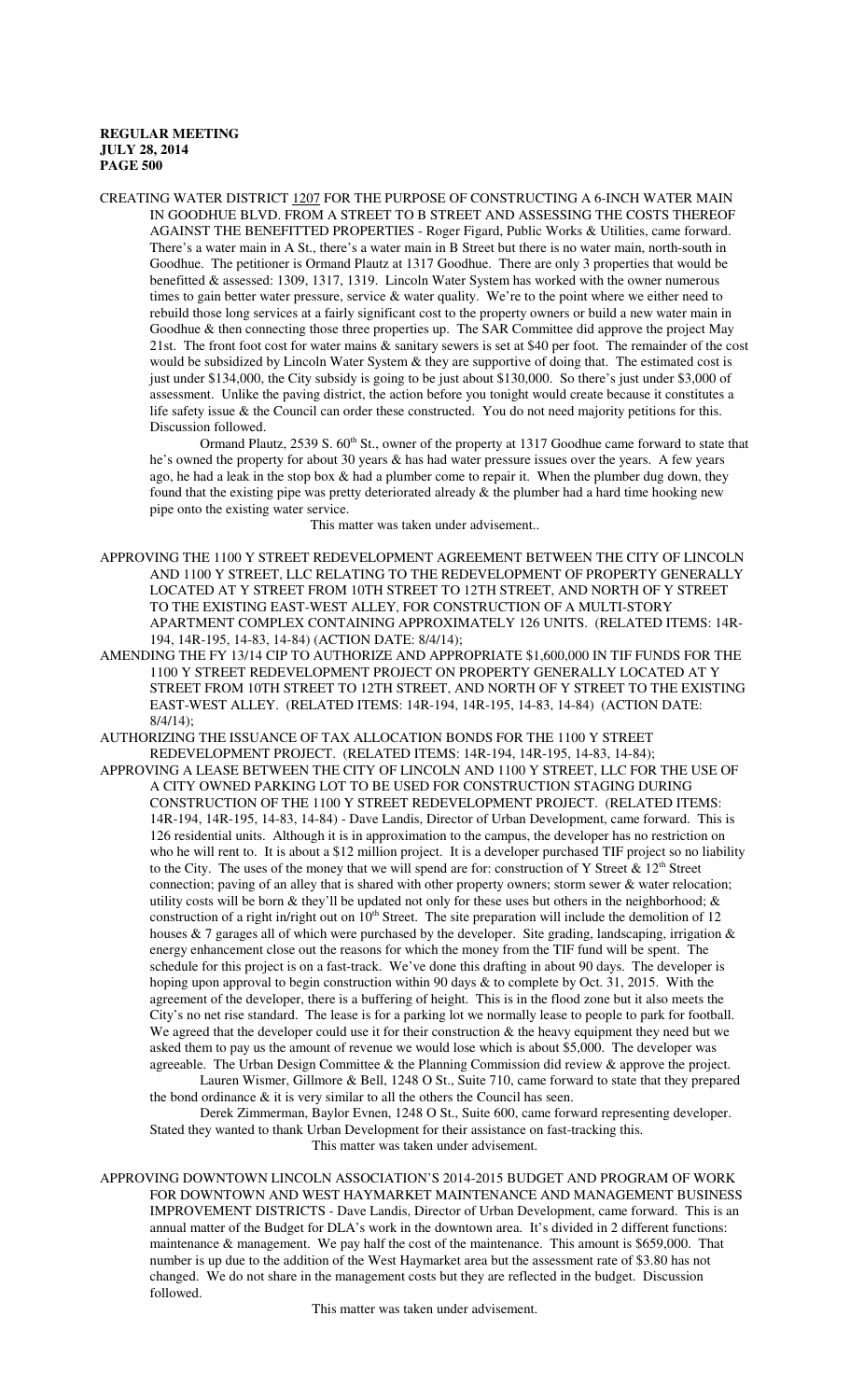SPECIAL PERMIT 1665C - APPLICATION OF CHATEAU DEVELOPMENT LLC TO AMEND THE VAN DORN MEADOWS 1ST ADDITION COMMUNITY UNIT PLAN TO REVISE THE LAYOUT FROM NINE SINGLE-FAMILY LOTS TO 10 TWO-FAMILY DWELLING UNITS AND A 20 UNIT MULTIPLE-FAMILY BUILDING ON PROPERTY GENERALLY LOCATED AT SHERMAN STREET AND HOLMES PARK ROAD. (PUBLIC HEARING & ACTION DELAYED 1 WEEK TO 8/4/14, 7-0) - Clerk noted for the record that we have received a request from the applicant for public hearing & action to be delayed 1 week to Aug. 4, 2014.

Mark Hunzeker, Baylor Evnen Law Firm, 1248 O St., Suite 600, came forward to support the request & answer questions.

This matter was taken under advisement.

ACCEPTING THE REPORT OF NEW AND PENDING CLAIMS AGAINST THE CITY AND APPROVING DISPOSITION OF CLAIMS SET FORTH FOR THE PERIOD OF JULY 1 - 15, 2014 - Foch Clark, 2426 S.  $8<sup>th</sup>$  St., came forward to protest the denial of his claim for damage to his vehicle from a tree falling on it due to storm damage. The question was who owned the tree.

Linda Clark, 2426 S. 8<sup>th</sup>, Mr. Clark's daughter, came forward to state there was \$7,000 in damages to the van. Stated when the house was built, City had put in a marker to mark property line. If you take a string & run it down it runs into the tree.

Discussion followed.

This matter was taken under advisement.

# **COUNCIL ACTION**

## **REPORTS OF CITY OFFICERS**

- CLERK'S LETTER AND MAYOR'S APPROVAL OF RESOLUTIONS AND ORDINANCES PASSED BY THE CITY COUNCIL ON JULY 14, 2014 - CLERK presented said report which was placed on file in the Office of the City Clerk. **(27-1)**
- LINCOLN ELECTRIC SYSTEM FINANCIAL & OPERATING STATEMENT FOR JUNE, 2014 CLERK presented said report which was placed on file in the Office of the City Clerk. **(40)**
- NEBRASKA DEPT. OF ROADS SURFACE TRANSPORTATION PROGRAM BOOK FOR FY 2015 2020 CLERK presented said report which was placed on file in the Office of the City Clerk. **(12)**

## **PETITIONS & COMMUNICATIONS**

- SETTING THE HEARING DATE OF MONDAY, AUGUST 4, 2014 AT 3 P.M. ON THE APPLICATION OF RENA INC. DBA THE FOXY FOR AN EXPANSION OF THEIR LIQUOR LICENSE TO GO FROM A SINGLE STORY BUILDING APPROX. 24' X 92' W/ OUTDOOR AREA APPROX 17' X 22' TO THE SOUTH TO A SINGLE STORY BUILDING APPROX. 48' X 92' W/ OUTDOOR AREA APPROX 17' X 22' TO THE SOUTH - CLERK read the following resolution, introduced by Leirion Gaylor Baird, who moved its adoption:
- A-88418 BE IT RESOLVED by the City Council, of the City of Lincoln, that a hearing date is hereby set for Monday, August 4, 2014, at 3:00 p.m. or as soon thereafter as possible in the City Council Chambers, County-City Building, 555 S. 10th St., Lincoln, NE for the Application of Rena Inc dba The Foxy for an expansion of their liquor license to go from a single story building approx. 24' x 92' w/ outdoor area approx. 17' x 22' to the south to a single story building approx. 48' x 92' w/ outdoor area approx. 17' x 22' to the south.

If the Police Dept. is unable to complete the investigation by said time, a new hearing date will be set.

Introduced by Leirion Gaylor Baird

Seconded by Fellers and carried by following vote: AYES: Camp, Christensen, Cook, Emery, Eskridge, Fellers, Gaylor Baird; NAYS: None.

INFORMAL PETITION TO CREATE A PAVING DISTRICT IN FLETCHER AVENUE FROM N. 84TH ST. TO N. COTNER BLVD. SUBMITTED BY HENDRICKS COMMERCIAL PROPERTIES - CLERK presented said petition which was referred to the Public Works Department.

# PLACED ON FILE IN THE OFFICE OF THE CITY CLERK:

Administrative Amendment No. 14049 to Change of Zone No. 14008, Speedway Sporting Village Planned Unit Development, requested by Olsson Associates, approved by the Planning Director on July 16, 2014, to add language to note #11 regarding the flood elevations on this site, on property generally located at Park Boulevard and Speedway Circle.

Administrative Amendment No. 14018 to Special Permit No. 409, Wellington Greens Community Unit Plan, requested by Studio 951, approved by the Planning Director on July 16, 2014, to demolish the existing maintenance building and construct a new maintenance building, on property generally located at South Street and Old Post Road.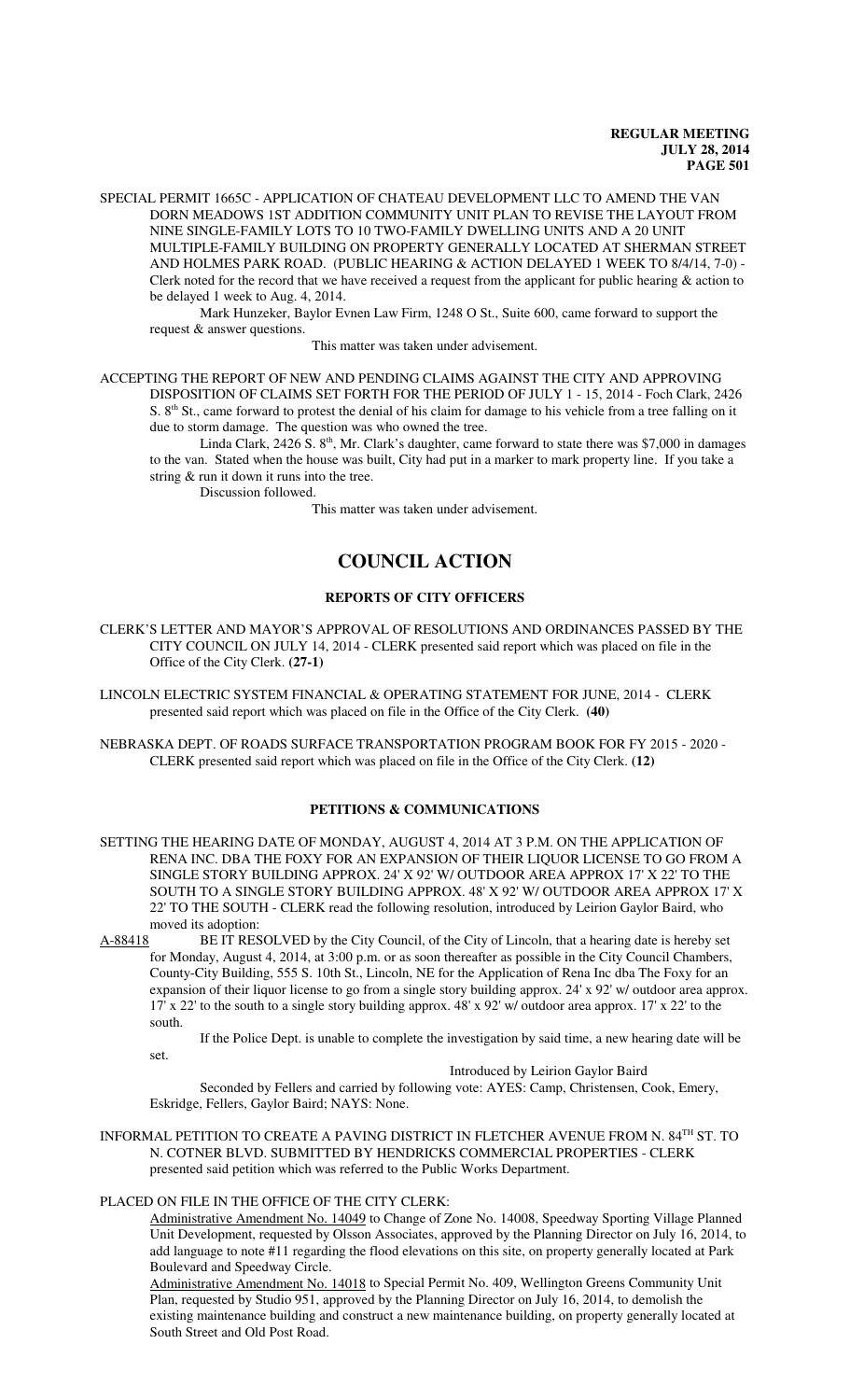Administrative Amendment No. 14043 to Special Permit No. 1999A, Wilderness Hills Community Unit Plan, requested by EDC, approved by the Planning Director on July 18, 2014, to revise the lot layout along Keystone Drive south of Rockport Drive and eliminate a portion of Outlot C and all of Outlot D, and revise notes accordingly, on property generally located at Whispering Wind Boulevard and Keystone Drive.

## **LIQUOR RESOLUTIONS**

APPLICATION OF MO CHARA, LLC DBA MCFARLAND & SON'S FOR A CLASS C LIQUOR LICENSE AT 710 P STREET - CLERK read the following resolution, introduced by Jon Camp, who moved its adoption for approval:

A-88419 BE IT RESOLVED by the City Council of the City of Lincoln, Nebraska:

That after hearing duly had as required by law, consideration of the facts of this application, the Nebraska Liquor Control Act, and the pertinent City ordinances, the City Council recommends that the application of Mo Chara, LLC dba McFarland & Son's for a Class "C" liquor license at 1710 P Street, Lincoln, Nebraska, for the license period ending October 31, 2014, be approved with the condition that:

1. All employees must possess a valid Responsible Beverage Server/Seller Permit as required by Section 5.04.124 of the Lincoln Municipal Code.

2. The premises must comply in every respect with all city and state regulations.

3. Applicant must successfully complete the responsible beverage server training course

required by Section 5.04.035 of the Lincoln Municipal Code within 30 days of approval of this resolution. 4. Applicant must obtain a Sidewalk Café permit prior to occupying the outdoor area located

on City of Lincoln right-of-way.

The City Clerk is directed to transmit a copy of this resolution to the Nebraska Liquor Control Commission.

Introduced by Jon Camp

Seconded by Christensen and carried by the following vote: AYES: Camp, Christensen, Cook, Emery, Eskridge, Fellers, Gaylor Baird; NAYS: None.

MANAGER APPLICATION OF BRYAN A. MCFARLAND FOR MO CHARA, LLC DBA MCFARLAND  $\&$ SON'S AT 710 P STREET - CLERK read the following resolution, introduced by Jon Camp, who moved its adoption for approval:

A-88422 WHEREAS, Mo Chara, LLC dba McFarland & Son's located at 710 P Street, Lincoln, Nebraska has been approved for a Retail Class "C" liquor license, and now requests that Bryan A. McFarland be named manager;

WHEREAS, Bryan A. McFarland appears to be a fit and proper person to manage said business. NOW, THEREFORE, BE IT RESOLVED by the City Council of the City of Lincoln, Nebraska: That after hearing duly had as required by law, consideration of the facts of this application, the Nebraska Liquor Control Act, and the pertinent City ordinances, the City Council recommends that Bryan A. McFarland be approved as manager of this business for said licensee. The City Clerk is directed to transmit a copy of this resolution to the Nebraska Liquor Control Commission.

Introduced by Jon Camp Seconded by Christensen and carried by the following vote: AYES: Camp, Christensen, Cook,

Emery, Eskridge, Fellers, Gaylor Baird; NAYS: None.

# **ORDINANCES - 2ND READING & RELATED RESOLUTIONS (as required)**

- CREATING PAVING DISTRICT 2634 IN N.W. 10TH STREET FROM W. DAWES STREET TO S. BELMONT STREET AND ASSESSING THE COSTS THEREOF AGAINST THE BENEFITTED PROPERTIES - PRIOR to reading:
- 

CAMP Moved to continue Public Hearing & Action to 8/25/14.

Seconded by Eskridge and carried by the following vote: AYES: Camp, Christensen, Cook, Emery, Eskridge, Fellers, Gaylor Baird; NAYS: None.

- CREATING WATER DISTRICT 1207 FOR THE PURPOSE OF CONSTRUCTING A 6-INCH WATER MAIN IN GOODHUE BLVD. FROM A STREET TO B STREET AND ASSESSING THE COSTS THEREOF AGAINST THE BENEFITTED PROPERTIES - CLERK read an ordinance, introduced by Trent Fellers, creating Water District 1207, designating the real estate to be benefitted, providing for assessment of the costs of the improvements constructed therein, providing for the acquisition of easements and additional right-of-way, if necessary, and repealing all ordinances or parts of ordinances in conflict herewith, the second time.
- APPROVING THE 1100 Y STREET REDEVELOPMENT AGREEMENT BETWEEN THE CITY OF LINCOLN AND 1100 Y STREET, LLC RELATING TO THE REDEVELOPMENT OF PROPERTY GENERALLY LOCATED AT Y STREET FROM 10TH STREET TO 12TH STREET, AND NORTH OF Y STREET TO THE EXISTING EAST-WEST ALLEY, FOR CONSTRUCTION OF A MULTI-STORY APARTMENT COMPLEX CONTAINING APPROXIMATELY 126 UNITS. (RELATED ITEMS: 14R-194, 14R-195, 14-83, 14-84) **(Action Date: 8/4/14)**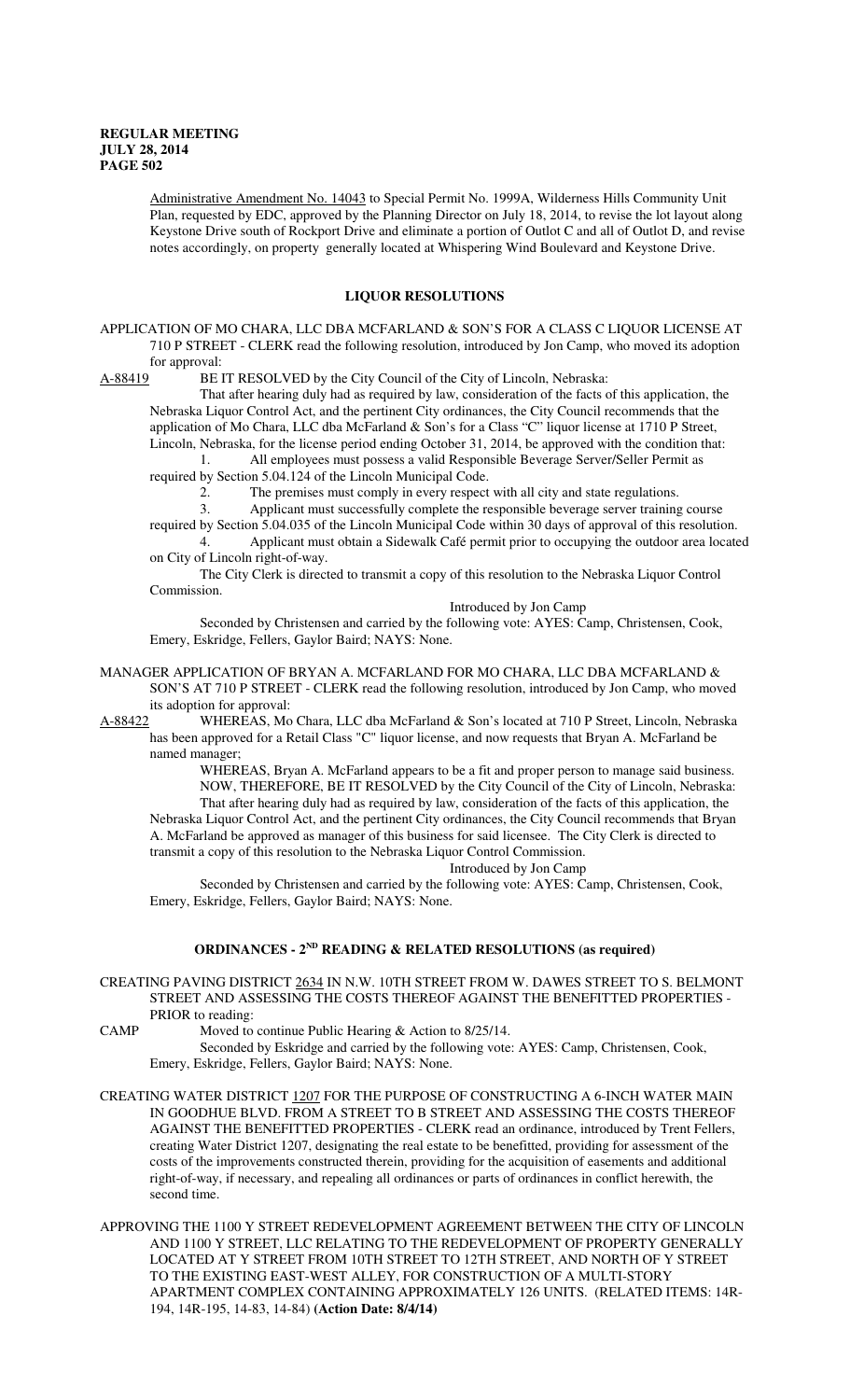- AMENDING THE FY 13/14 CIP TO AUTHORIZE AND APPROPRIATE \$1,600,000 IN TIF FUNDS FOR THE 1100 Y STREET REDEVELOPMENT PROJECT ON PROPERTY GENERALLY LOCATED AT Y STREET FROM 10TH STREET TO 12TH STREET, AND NORTH OF Y STREET TO THE EXISTING EAST-WEST ALLEY. (RELATED ITEMS: 14R-194, 14R-195, 14-83, 14-84) **(Action Date: 8/4/14)**
- AUTHORIZING THE ISSUANCE OF TAX ALLOCATION BONDS FOR THE 1100 Y STREET REDEVELOPMENT PROJECT. (RELATED ITEMS: 14R-194, 14R-195, 14-83, 14-84) - CLERK read an ordinance, introduced by Trent Fellers, authorizing and providing for the issuance of City of Lincoln, Nebraska Tax Allocation Bonds, Notes or Other Obligations, in one or more taxable or tax-exempt series, in an aggregate principal amount not to exceed \$1,600,000 for the purpose of (1) paying the costs of acquiring, purchasing, constructing, reconstructing, improving, extending, rehabilitating, installing, equipping, furnishing and completing certain improvements within the City's  $11<sup>th</sup>$  & Y Redevelopment area, including acquiring any real estate and/or interest in real estate in connection therewith, and (2) paying the costs of issuance thereof; prescribing the form and certain details of the bonds, notes or other obligations; pledging certain tax revenue and other revenue to the payment of the principal of and interest on the bonds, notes or other obligations as the same become due; limiting payment of the bonds, notes or other obligations to such tax revenues; creating and establishing funds and accounts; delegating, authorizing and directing the Finance Director to exercise his independent discretion and judgment in determining and finalizing certain terms and provisions of the bonds, notes or other obligations not specified herein; taking other actions and making other covenants and agreements in connection with the foregoing; and related matters, the second time.
- APPROVING A LEASE BETWEEN THE CITY OF LINCOLN AND 1100 Y STREET, LLC FOR THE USE OF A CITY OWNED PARKING LOT TO BE USED FOR CONSTRUCTION STAGING DURING CONSTRUCTION OF THE 1100 Y STREET REDEVELOPMENT PROJECT. (RELATED ITEMS: 14R-194, 14R-195, 14-83, 14-84) - CLERK read an ordinance, introduced by Trent Fellers, accepting and approving the Lease Agreement between the City of Lincoln, Nebraska and 1100 Y Street, LLC for the lease of City owned property generally located east of the intersection of 12<sup>th</sup> and Charleston Streets for approximately a one year term to be used for construction staging during construction of the 1100 Y Street Project, the second time.

#### **PUBLIC HEARING - RESOLUTIONS**

APPROVING DOWNTOWN LINCOLN ASSOCIATION'S 2014-2015 BUDGET AND PROGRAM OF WORK FOR DOWNTOWN AND WEST HAYMARKET MAINTENANCE AND MANAGEMENT BUSINESS IMPROVEMENT DISTRICTS - PRIOR to reading:

| <b>FELLERS</b> | Moved adoption.                                                                            |
|----------------|--------------------------------------------------------------------------------------------|
|                | Seconded by Gaylor Baird and carried by the following vote: AYES: Camp, Christensen, Cook, |
|                | Emery, Eskridge, Fellers, Gaylor Baird; NAYS: None.                                        |

FELLERS Moved to reconsider.

Seconded by Eskridge and carried by the following vote: AYES: Camp, Christensen, Cook, Emery, Eskridge, Fellers, Gaylor Baird; NAYS: None.

CAMP Moved Motion to Amend #1 to amend Bill 14R-192 to accept and substitute the attached Downtown Lincoln Association, Downtown & West Haymarket Maintenance BID Proposed Budget, September 1, 2014 - August 31, 2015 ("Maintenance BID Budget") for the Maintenance BID Budget included within Attachment "A" attached to Bill 14R-192.

Seconded by Gaylor Baird and carried by the following vote: AYES: Camp, Christensen, Cook, Emery, Eskridge, Fellers, Gaylor Baird; NAYS: None.

CLERK Read the following resolution, introduced by Trent Fellers, who moved its adoption as amended.: A-88421 WHEREAS, the City of Lincoln has entered into a contract with the Downtown Lincoln

Association for the provision of services within the various Downtown and West Haymarket/Downtown Management and Maintenance Business Improvement Districts; and

WHEREAS, said contract requires the submittal of a work plan and annual budgets for work to be performed in the Downtown and West Haymarket/Downtown Management and Maintenance Districts by the Downtown Lincoln Association.

NOW, THEREFORE, BE IT RESOLVED by the City Council of the City of Lincoln, Nebraska: That the attached 2014-2015 Maintenance and Management BID Budgets and Program of Work to be performed by the Downtown Lincoln Association for the period of September 1, 2014 to August 31, 2015 which is attached hereto and marked as Attachment "A" is hereby approved.

Introduced by Trent Fellers

FINAL VOTE AS AMENDED: AYES: Camp, Christensen, Cook, Emery, Eskridge, Fellers, Gaylor Baird; NAYS: None.

SPECIAL PERMIT NO. 1665C - APPLICATION OF CHATEAU DEVELOPMENT LLC TO AMEND THE VAN DORN MEADOWS 1ST ADDITION COMMUNITY UNIT PLAN TO REVISE THE LAYOUT FROM NINE SINGLE-FAMILY LOTS TO 10 TWO-FAMILY DWELLING UNITS AND A 20 UNIT MULTIPLE-FAMILY BUILDING ON PROPERTY GENERALLY LOCATED AT SHERMAN STREET AND HOLMES PARK ROAD - PRIOR to reading: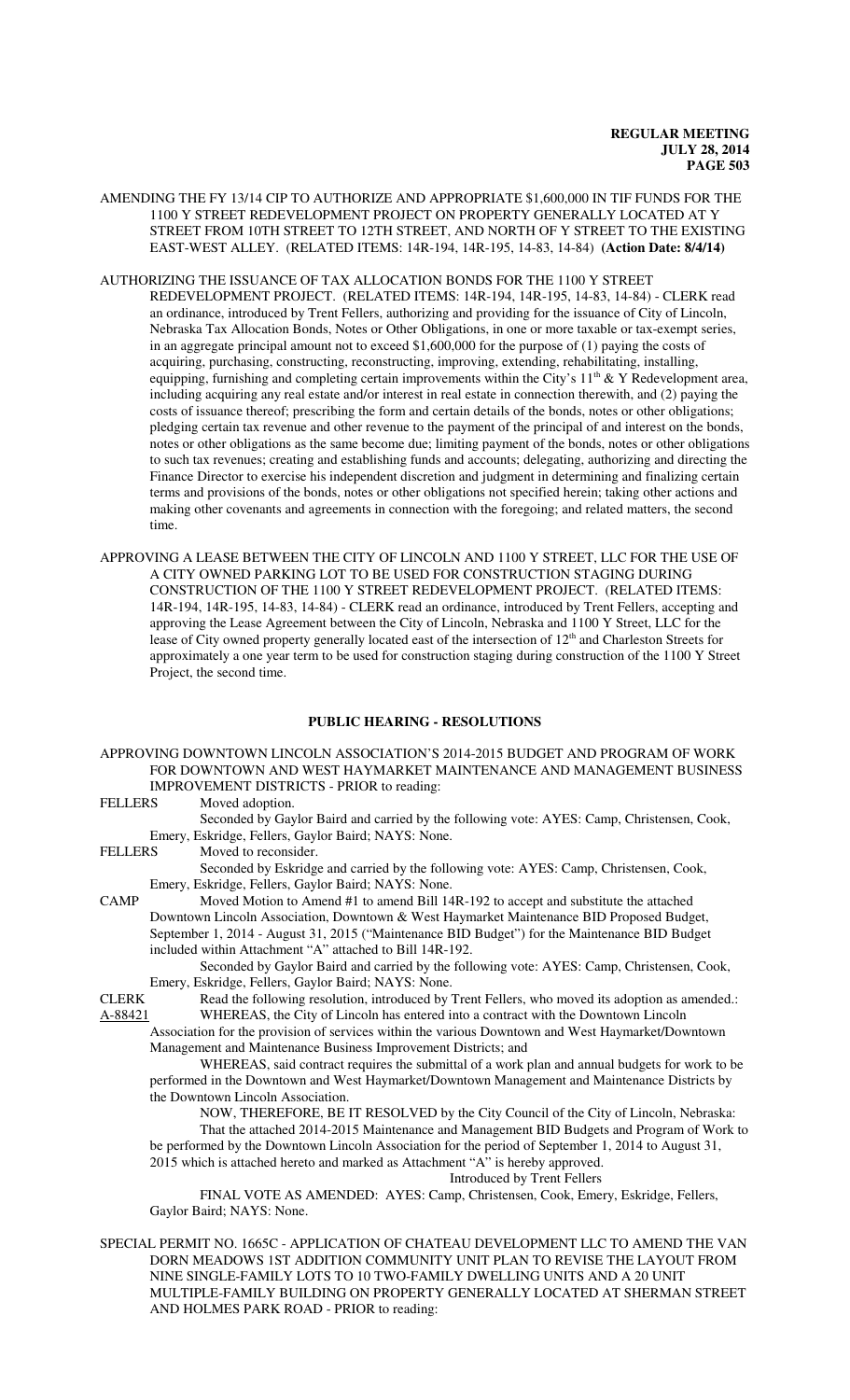FELLERS Moved to continue Public Hearing & Action to 8/4/14. Seconded by Camp and carried by the following vote: AYES: Camp, Christensen, Cook, Emery, Eskridge, Fellers, Gaylor Baird; NAYS: None.

ACCEPTING THE REPORT OF NEW AND PENDING CLAIMS AGAINST THE CITY AND APPROVING DISPOSITION OF CLAIMS SET FORTH FOR THE PERIOD OF JULY 1 - 15, 2014 - PRIOR to reading:<br>FELLERS Moved to amend Bill 14R-196 by removing the claim of Foch L. Clark Moved to amend Bill 14R-196 by removing the claim of Foch L. Clark.

Seconded by Cook and carried by the following vote: AYES: Camp, Christensen, Cook, Emery, Eskridge, Fellers, Gaylor Baird; NAYS: None.

CLERK Read the following resolution, introduced by Trent Fellers, who moved its adoption:

A-88422 BE IT RESOLVED by the City Council of the City of Lincoln, Nebraska:

That the claims listed in the attached report, marked as Exhibit "A", dated July 16, 2014, of various new and pending tort claims filed against the City of Lincoln with the Office of the City Attorney or the Office of the City Clerk, as well as claims which have been disposed of, are hereby received as required by Neb. Rev. Stat. § 13-905 (Reissue 1997). The dispositions of claims by the Office of the City Attorney, as shown by the attached report, are hereby approved:<br>DENIED CLAIM

ALLOWED/SETTLED CLAIMS

Foch L. Clark \$7,178.66 Barbara Rutt/Farmers Mutual \$1,609.20 The City Attorney is hereby directed to mail to the various claimants listed herein a copy of this resolution which shows the final disposition of their claim.

Introduced by Trent Fellers

Seconded by Camp and carried by the following vote: AYES: Camp, Christensen, Cook, Emery, Eskridge, Fellers, Gaylor Baird; NAYS: None.

#### **ORDINANCES - 3<sup>RD</sup>** READING & RELATED RESOLUTIONS (as required)

CHANGE OF ZONE 14016 - APPLICATION OF HOOGLAND FOODS FOR A CHANGE OF ZONE FROM O-2 OFFICE DISTRICT TO B-1 BUSINESS DISTRICT ON PROPERTY GENERALLY LOCATED AT NORTH 70TH STREET AND ADAMS STREET - CLERK read an ordinance, introduced by Carl Eskridge, amending the Lincoln Zoning District Maps adopted by reference and made a part of Title 27 of the Lincoln Municipal Code, pursuant to Section 27.05.020 of the Lincoln Municipal Code, by changing the boundaries of the districts established and shown thereon, the third time.

ESKRIDGE Moved to pass the ordinance as read.

Seconded by Christensen and carried by the following vote: AYES: Camp, Christensen, Cook, Emery, Eskridge, Fellers, Gaylor Baird; NAYS: None.

The ordinance, being numbered **#20051**, is recorded in Ordinance Book #209, Page .

AUTHORIZING THE ISSUANCE OF TAX ALLOCATION BONDS WITH A TOTAL NOT TO EXCEED \$143,897.00 FOR THE CITY OF LINCOLN, KIECHEL ART GALLERY, 1208 O STREET

REDEVELOPMENT PROJECT - CLERK read an ordinance, introduced by Carl Eskridge, authorizing and providing for the issuance of City of Lincoln, Nebraska tax allocation bonds, notes other obligations, in one or more taxable or tax-exempt properties, in an aggregate principal amount not to exceed \$143,897 for the purpose of (1) paying the costs of acquiring, purchasing, constructing, reconstructing, improving, extending, rehabilitating, installing, equipping, furnishing and completing certain improvements within the City's 1208 O Street Redevelopment Project Area, including acquiring any real estate and/or interests in real estate in connection therewith, and (2) paying the costs of issuance thereof; prescribing the form and certain details of the bonds, notes or other obligations; pledging certain tax revenue and other revenue to the payment of the principal of and Interest on the bonds, notes or other obligations as the same become due; limiting payment of the bonds, notes or other obligations to such tax revenues; creating and establishing funds and accounts; delegating, authorizing and directing the finance director to exercise his independent discretion and judgment in determining and finalizing certain terms and provisions of the bonds, notes or other obligations not specified herein; taking other actions and making other covenants and agreements in connection with the foregoing; and related matters, the third time.<br>ESKRIDGE Moved to pass the ordinance as read.

Moved to pass the ordinance as read.

Seconded by Camp and carried by the following vote: AYES: Camp, Christensen, Cook, Emery, Eskridge, Fellers, Gaylor Baird; NAYS: None.

The ordinance, being numbered **#20052**, is recorded in Ordinance Book #209, Page .

## **ORDINANCES - 1ST READING & RELATED RESOLUTIONS (as required)**

VACATION 14003 - VACATING THE EAST/WEST ALLEY BETWEEN NORTH 10TH STREET AND VACATED NORTH 11TH STREET WITHIN BLOCK 28, ORIGINAL LINCOLN - CLERK read an ordinance, introduced by Leirion Gaylor Baird, vacating the east/west alley between North 10<sup>th</sup> Street and vacated North 11<sup>th</sup> Street within Block 28, Original Lincoln and retaining title thereto in the City of Lincoln, Lancaster County, Nebraska, the first time.

ANNEXATION 13005 - AMENDING ORDINANCE NO. 19952 TO ACCEPT A SUBSTITUTE MAP TO CORRECTLY SHOW THE BOUNDARY LINE OF THE ANNEXED PROPERTY GENERALLY LOCATED AT N.W. 27TH STREET AND HIGHWAY 34 - CLERK read an ordinance, introduced by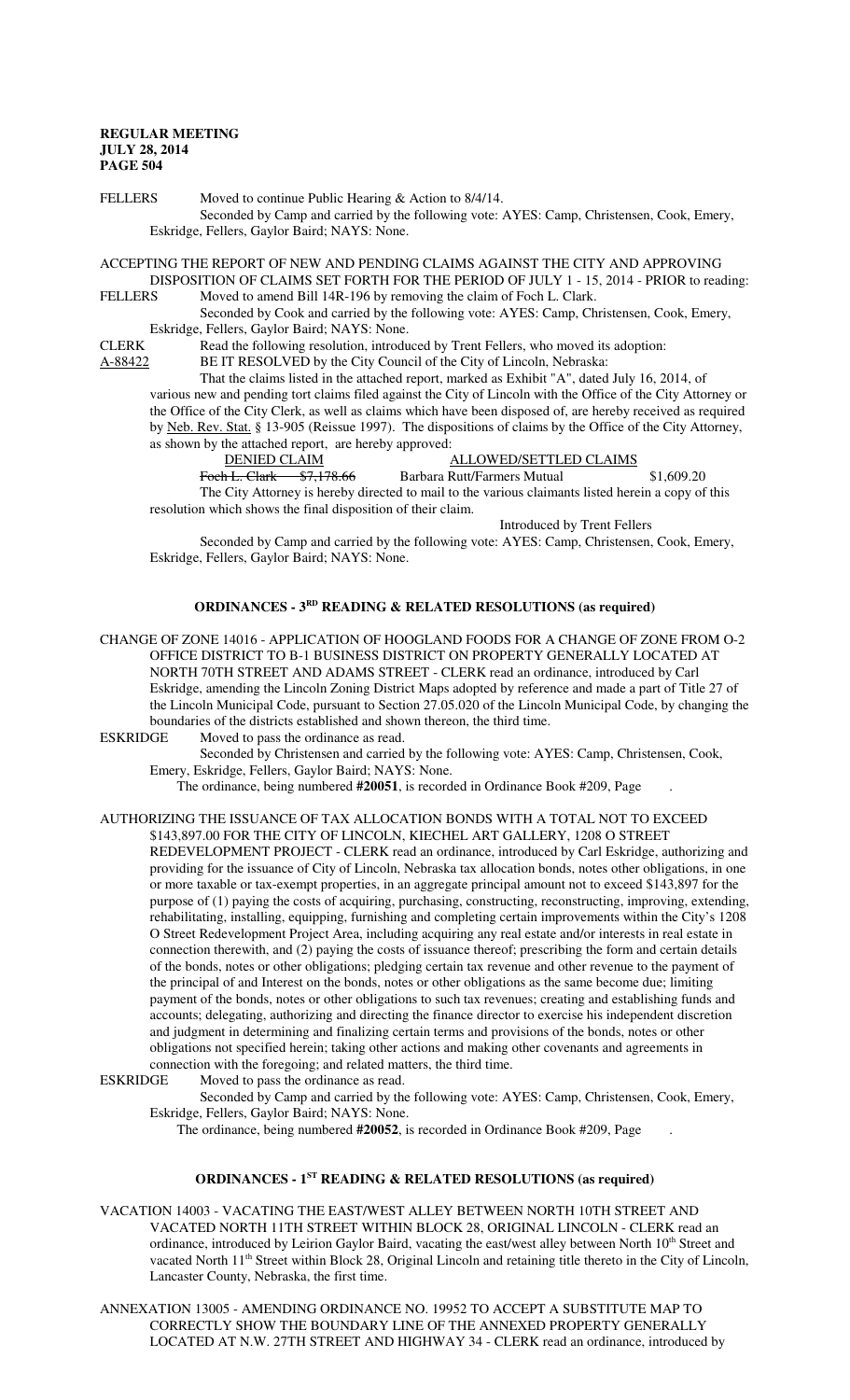Leirion Gaylor Baird, amending Ordinance No. 19952 to clarify that the annexation of land described in Ordinance No. 19952 as part of the City of Lincoln, Nebraska and the corresponding amendment to the Corporate Limits Map attached to and made a part of Ordinance No. 18208 did not include Purple Heart Highway, but does include Wildrose Lane and County Road 618, the first time.

- AMENDING TITLE 21 OF THE LINCOLN MUNICIPAL CODE BY ADDING A NEW CHAPTER 21.09 ENTITLED "REGISTRATION OF NEGLECTED BUILDINGS" TO ESTABLISH A REGISTRATION SYSTEM FOR MONITORING VACANT AND NEGLECTED RESIDENTIAL BUILDINGS WITHIN THE CITY - CLERK read an ordinance, introduced by Leirion Gaylor Baird, amending Title 21 of the Lincoln Municipal Code by adding a new Chapter 21.90 entitled "Registration of Neglected Buildings" to establish a registration system for monitoring vacant and neglected residential buildings within the City as a means to decrease the number of such neglected buildings and to prevent them from becoming a burden to the neighborhood and community or a threat to the public health, safety, and welfare, the first time.
- AMENDING THE PAY SCHEDULES FOR CERTAIN EMPLOYEE GROUPS BY ADJUSTING THE SCHEDULES OF ANNUAL, MONTHLY, BIWEEKLY AND HOURLY PAY RANGE EQUIVALENTS FOR EMPLOYEES WHOSE CLASSIFICATIONS ARE ASSIGNED TO THE PAY RANGES PREFIXED BY THE LETTER "B TO BE EFFECTIVE AUGUST 14, 2014 - CLERK read an ordinance, introduced by Leirion Gaylor Baird, adopting pay schedules and schedules of pay ranges for employees of the City of Lincoln, Nebraska whose classifications are assigned to pay ranges prefixed by the letter "B"; and repealing Ordinance No. 19602, passed by the City Council on August 15, 2011, the first time.
- AMENDING THE PAY SCHEDULE FOR THE EMPLOYEE GROUP WHOSE CLASSIFICATIONS ARE ASSIGNED TO THE PAY RANGE PREFIXED BY THE LETTER "M" TO CHANGE THE PAY RANGE OF INFORMATION & FISCAL SERVICES MANAGER FROM M01 TO M02 - CLERK read an ordinance, introduced by Leirion Gaylor Baird, amending Section 1of Ordinance No. 19908 passed August 12, 2013, relating to the pay schedules of employees whose classifications are assigned to the pay range which is prefixed by the letter "M", by changing the pay range for the job classification "Information and Fiscal Services Manager" from M01 to M02, the first time.
- AMENDING THE PAY SCHEDULES FOR CERTAIN EMPLOYEE GROUPS BY ADJUSTING THE SCHEDULES OF ANNUAL, MONTHLY, BIWEEKLY AND HOURLY PAY RANGE EQUIVALENTS FOR EMPLOYEES WHOSE CLASSIFICATIONS ARE ASSIGNED TO THE PAY RANGES PREFIXED BY THE LETTER "E" TO BE EFFECTIVE AUGUST 14, 2014 - CLERK read an ordinance, introduced by Leirion Gaylor Baird, adopting pay schedules and schedules of pay ranges for employees of the City of Lincoln, Nebraska whose classifications are assigned to pay ranges prefixed by the letter "E"; and repealing Ordinance No. 19906, passed by the City Council on August 12, 2013, as amended by Ordinance No. 19919, passed by the City Council on September 16, 2013, the first time.
- AMENDING THE PAY SCHEDULES FOR CERTAIN EMPLOYEE GROUPS BY ADJUSTING THE SCHEDULES OF ANNUAL, MONTHLY, BIWEEKLY AND HOURLY PAY RANGE EQUIVALENTS FOR EMPLOYEES WHOSE CLASSIFICATIONS ARE ASSIGNED TO THE PAY RANGES PREFIXED BY THE LETTER "X" TO BE EFFECTIVE AUGUST 14, 2014 - CLERK read an ordinance, introduced by Leirion Gaylor Baird, adopting pay schedules and schedules of pay ranges for employees of the City of Lincoln, Nebraska whose classifications are assigned to pay ranges prefixed by the letter "X"; and repealing Ordinance 19911, passed by the City Council on August 12, 2013, the first time.
- AMENDING THE PAY SCHEDULES FOR CERTAIN EMPLOYEE GROUPS BY ALLOWING A ONE TIME LUMP SUM PAYMENT FOR EMPLOYEES WHOSE CLASSIFICATIONS ARE ASSIGNED TO THE PAY RANGES PREFIXED BY THE LETTER "M" - CLERK read an ordinance, introduced by Leirion Gaylor Baird, approving a one time lump sum payment in the amount of 1.25% of the current annual pay for employees of the City of Lincoln, Nebraska, whose classifications are assigned to pay ranges prefixed by the letter "M" as adopted by Ordinance No. 19908, the first time.
- AMENDING SECTION 2.76.155 OF THE LINCOLN MUNICIPAL CODE RELATING TO COMPENSATION PLAN; LONGEVITY PAY FOR AN INCREASE OF LONGEVITY PAY TO COINCIDE WITH THE NEGOTIATED LMCEA LABOR AGREEMENT FOR UNREPRESENTED EMPLOYEES WITH A PAY RANGE PREFIXED BY THE LETTER "M" - CLERK read an ordinance, introduced by Leirion Gaylor Baird, amending Section 2.76.155 of the Lincoln Municipal Code relating to longevity pay to increase the longevity pay of employees with a pay range prefixed by the letter "M"; and repealing Section 2.76.155 fo the Lincoln Municipal Code as hitherto existing, the first time.
- AMENDING SECTION 2.76.160 OF THE LINCOLN MUNICIPAL CODE RELATING TO COMPENSATION PLAN & VARIABLE MERIT PAY PLAN TO REDUCE THE PROBATIONARY INCREASE TO COINCIDE WITH THE NEGOTIATED LMCEA LABOR AGREEMENT FOR UNREPRESENTED EMPLOYEES WITH A PAY RANGE PREFIXED BY THE LETTER "M" - CLERK read an ordinance, introduced by Leirion Gaylor Baird, amending Section 2.76.160 of the Lincoln Municipal Code relating to the variable merit pay plan for employees with a pay range prefixed by the letter "M" to reduce the probationary increase for such employees from 4.5" to 3"; and repealing Section 2.76.160 of the Lincoln Municipal Code as hitherto existing, the first time.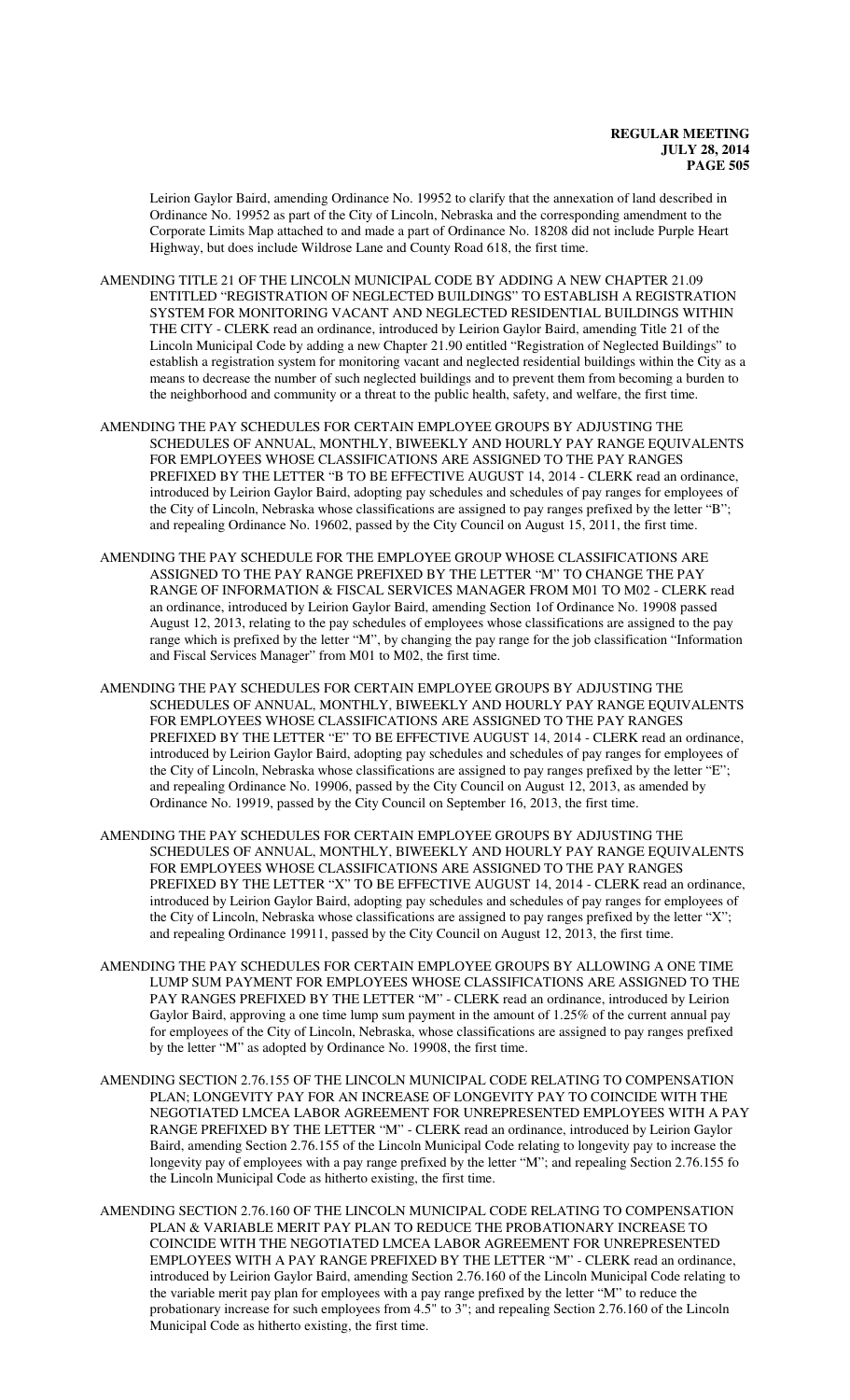- AMENDING SECTION 2.76.370 OF THE LINCOLN MUNICIPAL CODE RELATING TO AUTHORIZED HOLIDAYS FOR AN INCREASE IN PERSONAL HOLIDAYS HOURS AND ALLOWABLE USAGE TO COINCIDE WITH THE NEGOTIATED PAGE LABOR CONTRACT FOR EMPLOYEES WITH A PAY RANGE PREFIXED BY THE LETTER "N" OR "X" - CLERK read an ordinance, introduced by Leirion Gaylor Baird, amending Section 2.76.370 of the Lincoln Municipal Code relating to authorized holidays to increase the number of hours of personal holidays for those employees with a pay range prefixed by the letter "N" and "X" from 9 hours to 16 hours; and repealing Section 2.76.370 of the Lincoln Municipal Code as hitherto existing, the first time.
- AMENDING SECTION 2.76.385 OF THE LINCOLN MUNICIPAL CODE RELATING TO FUNERAL LEAVE TO DELETE OBSOLETE LANGUAGE FOR "M" PAY RANGES AND TO ADD CERTAIN USES TO COINCIDE WITH THE NEGOTIATED PAGE LABOR CONTRACT FOR EMPLOYEES WITH A PAY RANGE PREFIXED BY THE LETTER "N" OR "X" - CLERK read an ordinance, introduced by Leirion Gaylor Baird, amending Section 2.76.385 of the Lincoln Municipal Code relating to funeral leave to delete obsolete references to "an employee with a pay range prefixed by the letter "M" who works a fifty-six hour work week", and to provide for the usage of funeral leave to attend the funeral or bereave the death of certain relatives for employees with a pay range prefixed by the letter "N" and "X"; and repealing Section 2.76.385 of the Lincoln Municipal Code as hitherto existing, the first time.
- AMENDING SECTION 2.76.395 OF THE LINCOLN MUNICIPAL CODE RELATING TO VACATION LEAVE WITH PAY TO INCREASE VACATION ACCRUALS AT THE 12 YEAR LEVEL FOR EMPLOYEES WITH A PAY RANGE PREFIXED BY THE LETTER "A", "C", OR "E" - CLERK read an ordinance, introduced by Leirion Gaylor Baird, amending Section 2.76.395 of the Lincoln Municipal Code relating to vacation leave with pay to provide for a vacation accrual of 148 hours after twelve years of service for employees with a pay range prefixed by the letters "A", "C", and "E", to provide a department head may require vacation leave be taken not less than one hour at a time; and to provide employees with a pay range prefixed by "A", "C", and "E" may accumulate vacation leave to a maximum of 80 hours over and above the employee's maximum annual earning rate; and repealing Section 2.76.395 of the Lincoln Municipal Code, the first time.
- APPROVING A DEVELOPMENT AND CONDITIONAL ZONING AGREEMENT FOR 48TH AND NORMAL BOULEVARD BETWEEN THE CITY OF LINCOLN AND GALE AND CINDY MATSON AND WELLS AND TAMI MANGRUM, LLC TO RESTRICT USE OF THE PROPERTY UNDER THE PROPOSED CHANGE OF ZONE NO. 14018 ON PROPERTY GENERALLY LOCATED AT THE NORTHWEST CORNER SOUTH 48TH STREET AND NORMAL BOULEVARD. (RELATED ITEMS 14R-203, 14-98) (ACTION DATE: 8/11/14)
- CHANGE OF ZONE 14018 APPLICATION OF MATSON-MANGRUM, LLC FOR A CHANGE OF ZONE FROM R-2 RESIDENTIAL DISTRICT TO O-2 SUBURBAN OFFICE DISTRICT AND FROM O-2 SUBURBAN OFFICE DISTRICT TO B-1 LOCAL BUSINESS DISTRICT ON PROPERTY GENERALLY LOCATED AT THE NORTHWEST CORNER OF SOUTH 48TH STREET AND NORMAL BOULEVARD. (RELATED ITEMS 14R-203, 14-98) - CLERK read an ordinance, introduced by Leirion Gaylor Baird, amending the Lincoln Zoning District Maps adopted by reference and made a part of Title 27 of the Lincoln Municipal Code, pursuant to Section 27.05.020 of the Lincoln Municipal Code, by changing the boundaries of the districts established and shown thereon, the first time.

# **RESOLUTIONS - 1ST READING**

- APPROVING AN AMENDMENT TO AGREEMENT BETWEEN THE CITY OF LINCOLN AND EMS TECHNOLOGY SOLUTIONS, LLC FOR EMS INVENTORY MANAGEMENT SOLUTION TO EXERCISE ITS OPTION TO RENEW THE AGREEMENT FOR AN ADDITIONAL FOUR YEAR TERM AND APPROVING THE EXPENDITURES FOR SAID RENEWAL.
- APPROVING AN INTERGOVERNMENTAL AGREEMENT AMENDMENT BETWEEN THE CITY OF LINCOLN AND THE NEBRASKA DEPARTMENT OF ENVIRONMENTAL QUALITY REGARDING THE 2012 STORMWATER GRANT TO EXTEND THE TERM FROM JUNE 30, 2014 TO NOVEMBER 30, 2014.
- COMP. PLAN CONFORMANCE 14013 APPROVING AN AMENDMENT TO THE LINCOLN CENTER REDEVELOPMENT PLAN TO ADD THE "P STREET EAST REDEVELOPMENT PROJECT" FOR STREETSCAPE ENHANCEMENTS WITHIN PUBLIC RIGHTS-OF-WAY GENERALLY LOCATED BETWEEN CENTENNIAL MALL, N. 17TH STREET, P STREET, AND Q STREET.
- AMENDING THE FY 13/14 CIP TO AUTHORIZE AND APPROPRIATE \$170,000 IN TIF FUNDS FOR THE P STREET EAST REDEVELOPMENT PROJECT ON PUBLIC RIGHTS-OF-WAY ADJACENT TO 1630 P STREET IN GREATER DOWNTOWN LINCOLN.
- AMENDING THE FY 13/14 CIP TO AMEND THE EXISTING P STREET STREETSCAPE CIP PROJECT TO INCLUDE P STREET FROM CENTENNIAL MALL TO 17TH STREET AND 16TH AND 17TH STREETS FROM P TO Q STREETS IN GREATER DOWNTOWN LINCOLN.